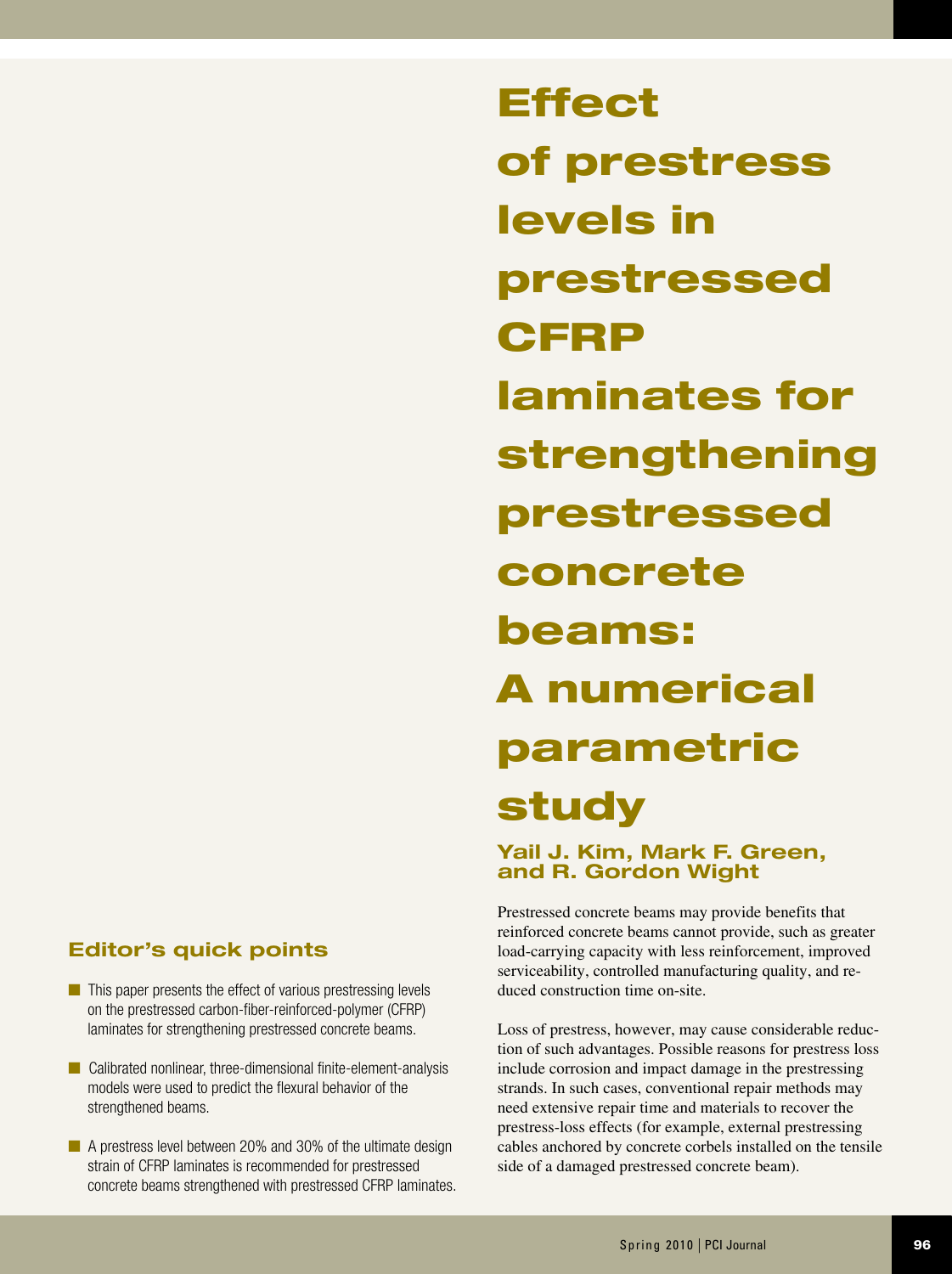

polymer; /= length of carbon-fiber-reinforced-polymer laminate; *P<sub>(</sub>x*) = jacking force; *t* = thickness. 1 in. = 25.4 mm; 1 kip = 4.448 kN.

Recent advances in construction materials have contributed to the development of more-effective and more-efficient structural rehabilitation methods. Fiber-reinforced-polymer (FRP) composites, consisting of unidirectional fibers and matrix resins, are one example. FRP laminates have a high tensile strength-to-weight ratio, are noncorrosive, can be applied quickly on-site, require reduced long-term maintenance expenses, are resistant to fatigue, and can reduce labor costs.1–5 Such repair materials can be simply bonded on the tensile sides of deteriorated concrete beams to compensate for the insufficient load-carrying capacity. FRP laminates may be prestressed to enhance the serviceability of concrete beams to which they are added or to recover the loss of prestress effects of structurally deficient prestressed concrete beams. Carbon FRP (CFRP) may be

an ideal candidate for prestressing applications, taking into account its excellent long-term performance.<sup>1</sup>

Typically, three methods are reported on prestressing FRP laminates:<sup>6</sup>

- **• Camber method.**<sup>7</sup> The target concrete beam is artificially loaded against gravity using a hydraulic jack, and FRP laminates are bonded on the tensile soffit of the beam. After the FRP laminates are cured, the camber effect is removed so that prestress is naturally applied to the FRP laminates.
- **• External reaction frame method.**<sup>8</sup> An external apparatus applies prestress to FRP laminates before bond-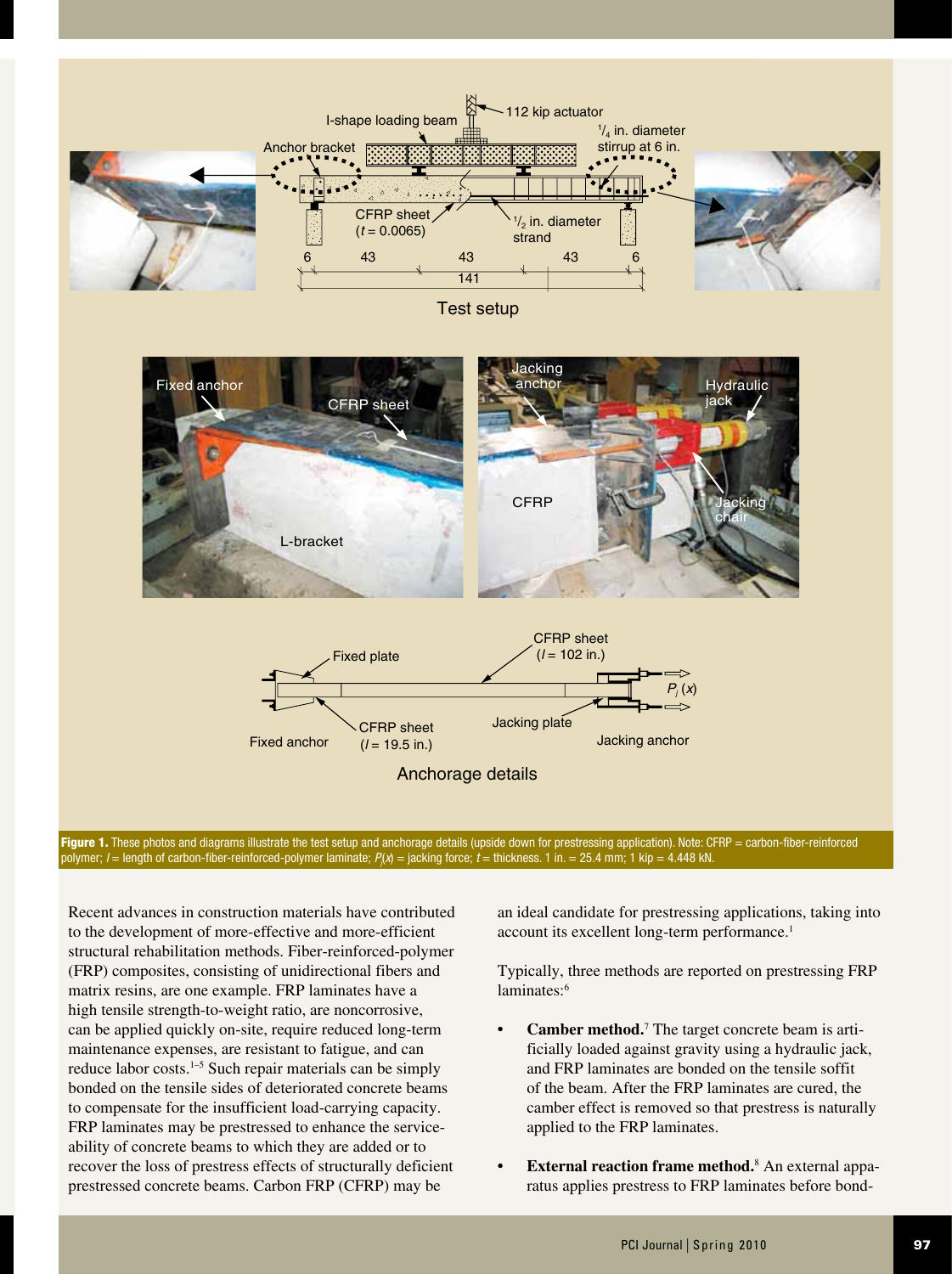| <b>Table 1. Reinforcement details</b> |                         |                        |                        |                 |         |  |  |  |  |  |
|---------------------------------------|-------------------------|------------------------|------------------------|-----------------|---------|--|--|--|--|--|
| <b>Beam</b>                           |                         | Reinforcement          | <b>Prestress level</b> |                 |         |  |  |  |  |  |
|                                       | Steel, in. <sup>2</sup> | CFRP, in. <sup>2</sup> | Steel, %*              | CFRP, %         | Remarks |  |  |  |  |  |
| $B-1$                                 | 0.23                    | n.a.                   | 70                     | n.a.            | E/F     |  |  |  |  |  |
| $B-2$                                 | 0.15                    | n.a.                   | 70                     | n.a.            | E/F     |  |  |  |  |  |
| $B-3$                                 | 0.15                    | 0.038                  | 70                     | 50 <sup>†</sup> | E/F     |  |  |  |  |  |
| $B-3-50$                              | 0.15                    | 0.038                  | 70                     | $50*$           | F       |  |  |  |  |  |
| $B-3-40$                              | 0.15                    | 0.038                  | 70                     | 40              | F       |  |  |  |  |  |
| $B-3-30$                              | 0.15                    | 0.038                  | 70                     | 30              | F       |  |  |  |  |  |
| $B-3-20$                              | 0.15                    | 0.038                  | 70                     | 20              | F       |  |  |  |  |  |
| $B-3-10$                              | 0.15                    | 0.038                  | 70                     | 10              | F       |  |  |  |  |  |
| $B-3-0$                               | 0.15                    | 0.038                  | 70                     | $\bf{0}$        | F       |  |  |  |  |  |

\* Percentage of the ultimate strength (270 ksi) of prestressing strands

† Percentage of the actual failure strain (1.88%) of CFRP

‡ Percentage of the design failure strain (1.67%) of CFRP

Note: CFRP = carbon-fiber-reinforced polymer; E = experimental; F = finite-element analysis; n.a. = not applicable. 1 in. = 25.4 mm; 1 ksi = 6.895 MPa.

ing the laminates, then the prestressed FRP laminates are bonded on the target surface. After curing, the apparatus is removed.

• **Direct tensioning method.**<sup>6,9,10</sup> An anchor system is directly mounted on the target concrete beam, and prestress is applied against the beam itself. After the FRP system is cured, the anchorage can be left on-site<sup>6</sup> or can be removed, taking into account the aesthetics of the strengthened beam.<sup>9,10</sup>

Of these prestressing techniques, the direct tensioning method is recommended for practical application on-site. $11-13$ 

Despite the structural advantages of using prestressed CFRP laminates for strengthening concrete structures,<sup>1,6,8</sup> the contribution of prestress levels in the CFRP laminates has not been discussed in previous research. This paper reports the effect of various CFRP prestress levels on the flexural behavior of prestressed concrete beams externally strengthened with prestressed CFRP laminates. A three-dimensional (3-D), nonlinear finite-element-analysis (FEA) model was constructed to predict the flexure of the beams, including experimental validations.

### **Experimental program summary**

The experimental program<sup>14</sup> consisted of three simply supported, medium-scale, prestressed concrete beams  $(6<sup>1</sup>/<sub>4</sub>$ in. [160 mm] wide  $\times$  11 in. [280 mm] deep  $\times$  141 in. [3600 mm] long) subjected to a monotonic four-point bending

load. **Figure 1** and **Table 1** show detailed descriptions of the test beams.

The control beam, B-1, had two prestressing tendons  $\binom{3}{8}$ in. [9 mm] and  $1/2$  in. [13 mm]) for a total prestressing steel cross-sectional area  $A_p$  of 0.23 in.<sup>2</sup> (148 mm<sup>2</sup>). Beam B-2 included only one prestressing tendon  $\frac{1}{2}$  in. [13 mm] with  $A_p$  of 0.15 in.<sup>2</sup> [97 mm<sup>2</sup>]) to represent a significant loss of the prestressing effect.

Beam B-3 had the same internal reinforcing scheme as beam B-2 but was also strengthened with a single layer of prestressed CFRP laminate, which had a cross-sectional area  $A_f$  of 0.038 in.<sup>2</sup> (25 mm<sup>2</sup>) (**Fig. 2**). A single-ply, 19.5-in.-long (500 mm) CFRP laminate was additionally bonded on the anchor plate to avoid stress concentrations at the end of the plate (Fig. 1).

The prestressing strands were stressed to 70% of their ultimate strength  $(f_{pu} = 270 \text{ ksi} [1860 \text{ MPa}])$ . The external CFRP laminate was prestressed to about 50% of the ultimate design strain ( $\varepsilon_{f\mu}$  = 1.67%). **Table 2** shows detailed material properties.

To prestress the CFRP laminate, an integrated anchorage system was used (Fig. 1). The CFRP laminates were bonded to the fixed plates and jacking anchor plates using an epoxy adhesive, and the cured CFRP laminates were tensioned to the desired level of prestress (Table 1) against the L-brackets mounted on the target beam. The prestressed CFRP laminates were then bonded on the soffit of the beam and cured.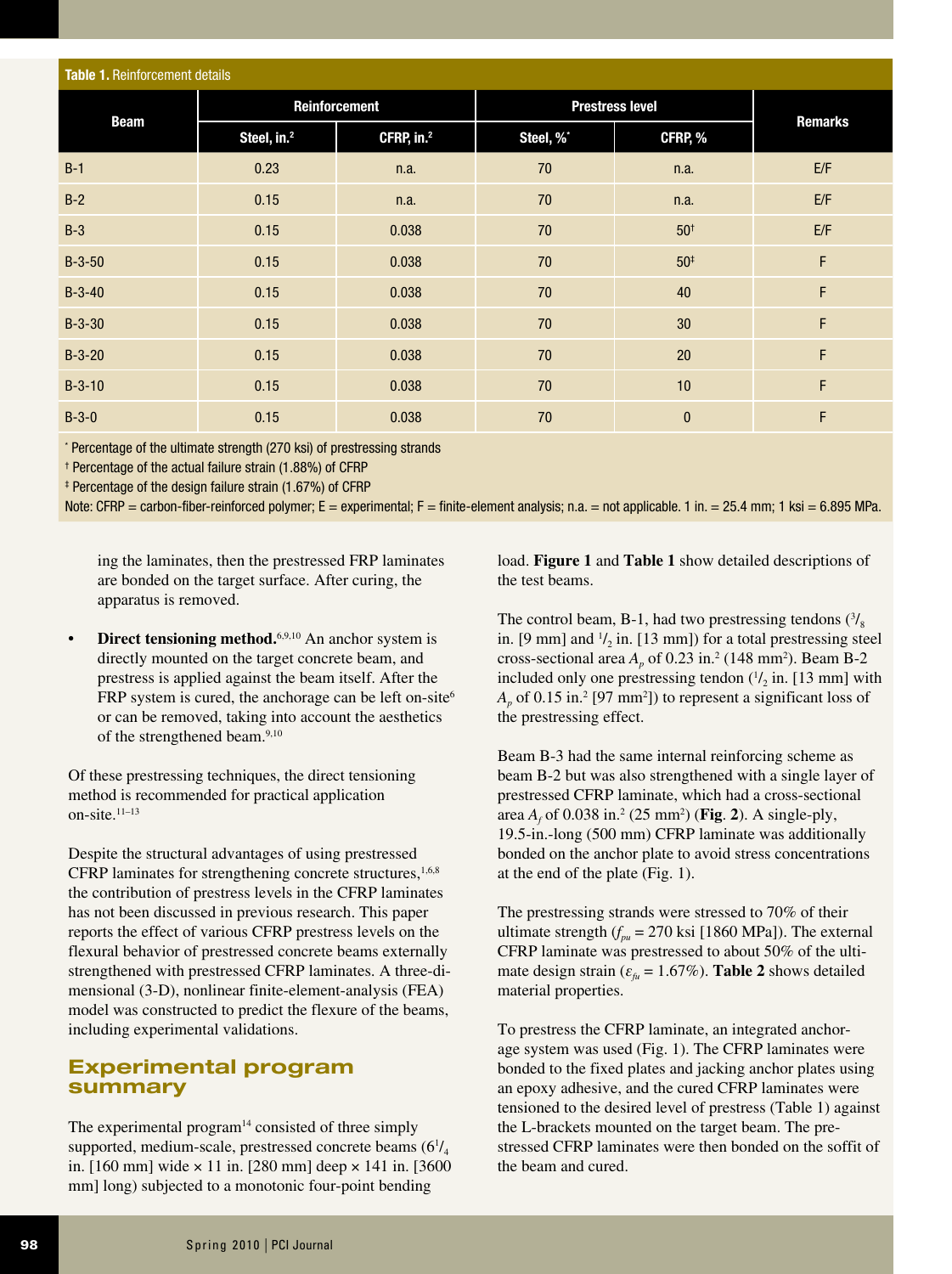

Beam B-1 Beams B-2 and B-3

|  |  |  | <b>Figure 2.</b> The beam details are shown in the cross-section diagrams. Note: 1 in. $= 25.4$ mm. |
|--|--|--|-----------------------------------------------------------------------------------------------------|
|  |  |  |                                                                                                     |
|  |  |  |                                                                                                     |

| <b>Table 2. Material properties</b> |        |                                  |                                               |                      |  |  |  |  |  |
|-------------------------------------|--------|----------------------------------|-----------------------------------------------|----------------------|--|--|--|--|--|
| <b>Material</b>                     |        | <b>Compressive strength, ksi</b> | Tensile strength, ksi<br>(specified strength) | Elastic modulus, ksi |  |  |  |  |  |
| Concrete*                           |        | 5.4                              | 0.52                                          | n.a.                 |  |  |  |  |  |
| Steel strands*                      |        | n.a.                             | 256 (270)                                     | 27,600               |  |  |  |  |  |
|                                     | Actual | n.a.                             | 620                                           | 33,000               |  |  |  |  |  |
| CFRP <sup>+</sup>                   | Design | n.a.                             | 550                                           | 33,000               |  |  |  |  |  |
| Epoxy <sup>t</sup>                  |        | 12.5                             | $7.9*$                                        | 440                  |  |  |  |  |  |

Sources: Data from Shi 2003; MBrace, *MBrace Composite Strengthening System Design Guide* (Cleveland, OH: Master Builders Inc., 1998); MBrace, *MBrace Composite Strengthening System Engineering Design Guidelines* (Amherst, NY: Watson Bowman Acme Corp., 2002).

\* Tested by Shi

† Manufactured by MBrace

‡ Yield strength

Note: CFRP = carbon-fiber-reinforced polymer; n.a. = not applicable. 1 ksi =  $6.895$  MPa.

Kim et al.<sup>15</sup> discusses further details of the anchorage and beam strengthening. The strengthened beam B-3 successfully recovered the load-carrying capacity of the one-tendon beam, B-2, to the level of the undamaged two-tendon control beam, B-1. Failure of the strengthened beam, B-3, was due to progressive rupture of the CFRP laminate (**Fig. 3**). The permanent anchor system effectively precluded premature delamination failure of the CFRP laminates until the strengthened beam was loaded to failure in flexure.

# **Numerical modeling**

### **Description of the model**

A general-purpose commercial FEA program ANSYS was used to predict the flexural behavior of test beams and was used further for a parametric study. **Figure 4** shows a typical FEA model. The concrete was represented by eight-node composite elements with three translational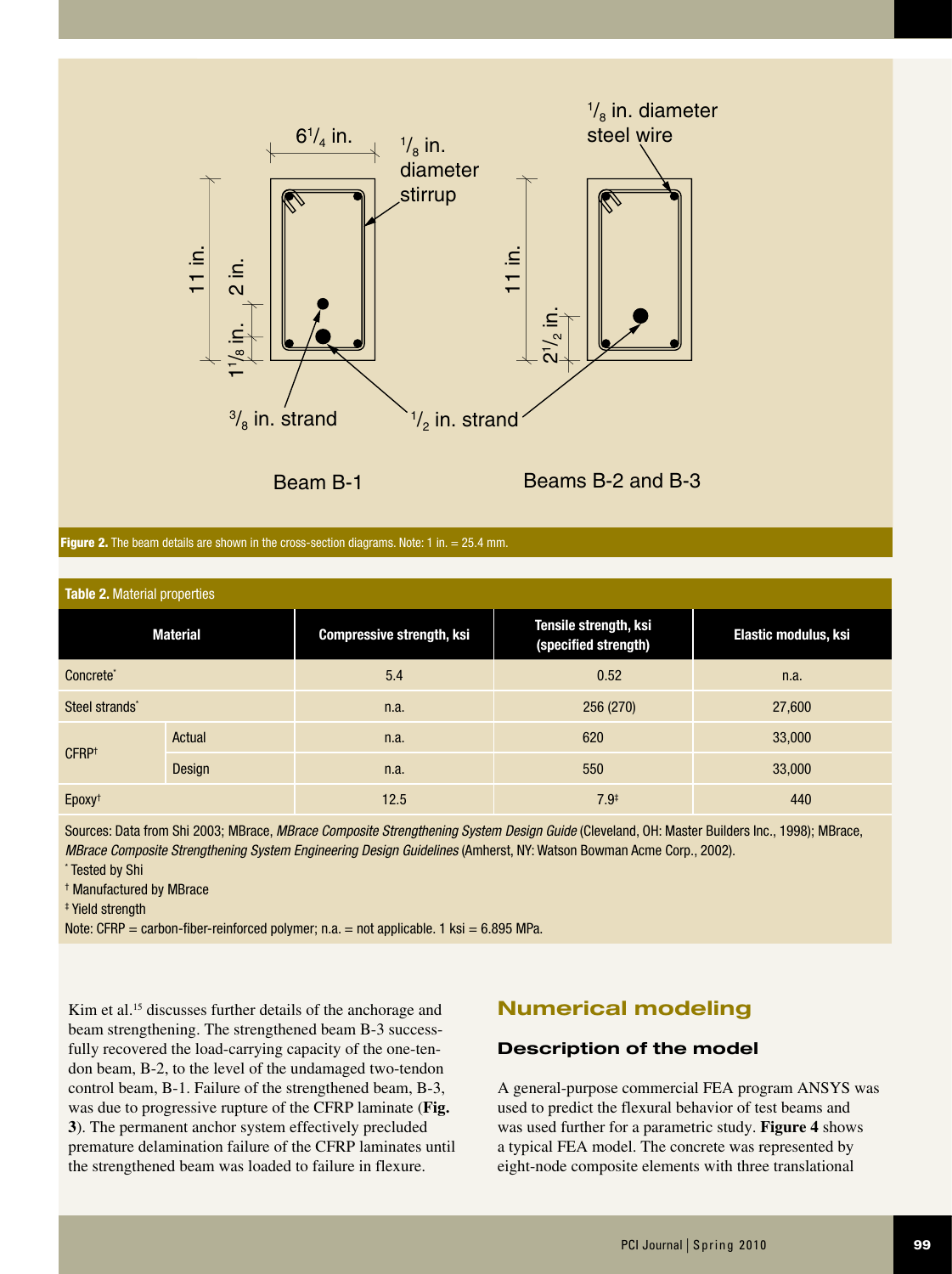

Figure 3. This photo shows the progressive rupture failure of carbon-fiber-reinforced-polymer laminates. Note: 1 kip = 4.448 kN.

degrees of freedom per node. This element can simulate the crushing and cracking behavior of the concrete.

The William and Warnke approach was used to represent the behavior of concrete.<sup>16</sup> The prestressing strands were modeled with two-node spar elements with the same degrees of freedom as in the composite element. For simplicity, a bilinear stress-strain relationship was assumed for the prestressing strands (Fig. 4). The unidirectional CFRP laminate was modeled with two-node spar elements. Thus, the actual orthotropic material characteristics of the CFRP were simplified with uniaxial ones. The CFRP laminate

showed a linear stress-strain relationship until its rupture occurred (Fig. 4). The actual CFRP properties were used to predict the test beam B-3; however, the guaranteed design CFRP properties were used for the parametric study (Table 2) because these design properties would be used for actual design and practice. A perfect bond was assumed between materials. Premature delamination failure was not taken into consideration in the models because such a failure mode was not observed in the laboratory test due to the end anchorages.

### **CFRP laminate prestress levels**

Various levels of prestress in the CFRP laminates (Table 1) were simulated by changing the initial strain of the two-node spar element. The initial strain is defined as *Δ*/*L*, where *L* is the element length (distance between two nodes) and *Δ* is the difference between the prestrained element length and the zero-strain element length. This initial strain is used in determining the stiffness matrix for the first cumulative iteration so that the prestressing effect is directly applied to the beam models. For convenience, the level of prestress in the CFRP laminate was quoted as a percentage of the ultimate design strain ( $\varepsilon_{\text{f}u} = 1.67\%$ ). For example, B-3-30 indicated a beam with the same reinforcing scheme as beam B-3 and a prestress level of 30% in the CFRP laminate. A total of nine prestressed concrete beams were simulated, and six of them included the prestrain effect of CFRP laminates (Table 1).



Figure 4. These diagrams illustrate the finite-element-analysis (FEA) model and constitutive models for the reinforcement. Note: Measurements for the FEA model are in N/m2 . CFRP = carbon-fiber-reinforced polymer; *f* = stress; *ffu* = ultimate strength of carbon-fiber-reinforced polymer; *fpu* = ultimate strength of prestressing strands; *ε* = steel strain;  $\varepsilon_{\hbar}$  = ultimate failure strain of CFRP laminates;  $\varepsilon_{\mu\nu}$  = ultimate strain of prestressing steel. 1 N/m<sup>2</sup> = 145.038 psi.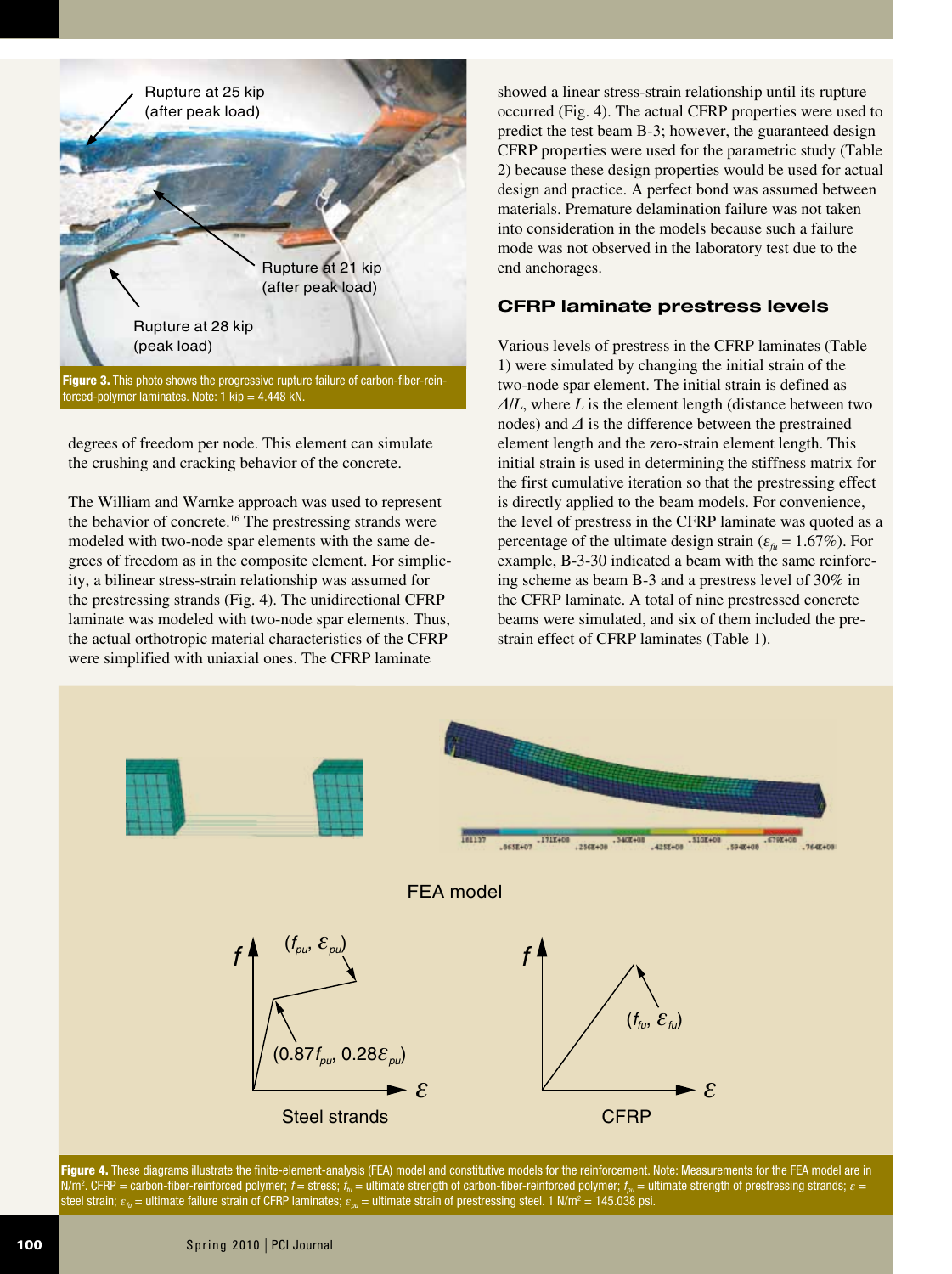

Figure 5. These graphs show the load-deflection responses at midspan. Note: FEA = finite-element analysis. 1 in. = 25.4 mm; 1 kip = 4.448 kN.

| <b>Table 3.</b> Summary of flexural behavior |                 |            |                   |                 |                        |            |                        |                 |                    |            |                           |            |
|----------------------------------------------|-----------------|------------|-------------------|-----------------|------------------------|------------|------------------------|-----------------|--------------------|------------|---------------------------|------------|
|                                              | <b>Cracking</b> |            |                   | <b>Yielding</b> |                        |            |                        | <b>Ultimate</b> |                    |            |                           |            |
| <b>Beam</b>                                  | $P_{cr}$ , kip  |            | $\delta_{cr}$ in. |                 | $P_{\text{vld}}$ , kip |            | $\delta_{\nu/d}$ , in. |                 | $P_{\mu\nu}$ , kip |            | $\delta_{\text{uib}}$ in. |            |
|                                              | <b>EXP</b>      | <b>FEA</b> | <b>EXP</b>        | <b>FEA</b>      | <b>EXP</b>             | <b>FEA</b> | <b>EXP</b>             | <b>FEA</b>      | <b>EXP</b>         | <b>FEA</b> | <b>EXP</b>                | <b>FEA</b> |
| $B-1$                                        | 12.8            | 13.7       | 0.28              | 0.37            | 22.4                   | 22.4       | 1.16                   | 1.01            | 24.6               | 24.0       | 1.73                      | 1.78       |
| $B-2$                                        | 7.6             | 7.4        | 0.12              | 0.10            | 14.1                   | 13.9       | 0.87                   | 0.96            | 15.9               | 15.0       | 2.03                      | 2.06       |
| $B-3$ *                                      | 12.1            | 13.9       | 0.23              | 0.25            | 22.2                   | 22.6       | 0.92                   | 1.06            | 27.6               | 27.3       | 2.09                      | 1.94       |
| $B-3-50$ <sup>t</sup>                        | n.a.            | 13.9       | n.a.              | 0.25            | n.a.                   | 22.6       | n.a.                   | 1.06            | n.a.               | 25.5       | n.a.                      | 1.59       |
| $B - 3 - 40$ <sup>t</sup>                    | n.a.            | 13.4       | n.a.              | 0.19            | n.a.                   | 21.5       | n.a.                   | 0.94            | n.a.               | 25.8       | n.a.                      | 1.75       |
| $B-3-30$ <sup>t</sup>                        | n.a.            | 13.4       | n.a.              | 0.30            | n.a.                   | 20.2       | n.a.                   | 0.93            | n.a.               | 25.8       | n.a.                      | 2.04       |
| $B - 3 - 20$ <sup>t</sup>                    | n.a.            | 10.5       | n.a.              | 0.13            | n.a.                   | 19.0       | n.a.                   | 0.92            | n.a.               | 26.4       | n.a.                      | 2.35       |
| $B-3-10^{+}$                                 | n.a.            | 10.3       | n.a.              | 0.14            | n.a.                   | 17.0       | n.a.                   | 0.79            | n.a.               | 26.4       | n.a.                      | 2.64       |
| $B - 3 - 0$ <sup>t</sup>                     | n.a.            | 9.2        | n.a.              | 0.17            | n.a.                   | 15.9       | n.a.                   | 0.81            | n.a.               | 26.2       | n.a.                      | 2.96       |

#### **Table 3.** Summary of flexural behavior

\* Actual failure properties

† Guaranteed design properties provided by the manufacturer and used in finite-element analysis

Note: EXP = experimental; FEA = finite-element analysis;  $P_{cr}$  = cracking load;  $P_{ult}$  = ultimate load;  $P_{yld}$  = yield load; n.a. = not applicable;  $\delta_{cr}$  = deflection at cracking load;  $\delta_{uu}$  = deflection at ultimate load;  $\delta_{vd}$  = deflection at yield load. 1 in. = 25.4 mm; 1 kip = 4.448 kN.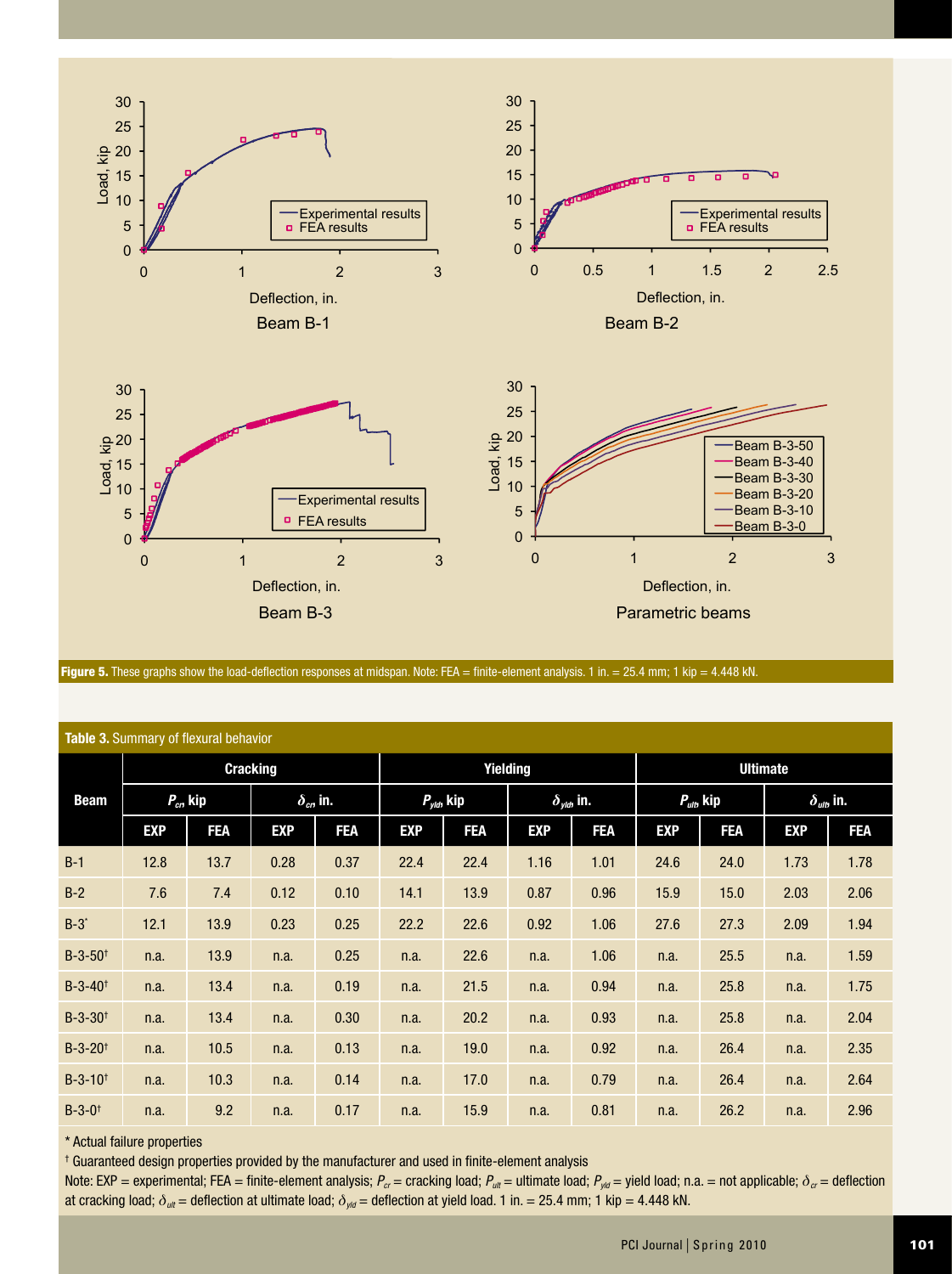

Figure 6. These graphs show the effect of carbon-fiber-reinforced polymer (CFRP) prestress levels on the variations of flexural responses. Note: 1 in. = 25.4 mm; 1 kip = 4.448 kN.



Figure 7. These graphs show the load-strain responses at midspan. Note: CFRP = carbon-fiber-reinforced polymer; microstrain = *x 10<sup>-6</sup>*. 1 kip = 4.448 kN.

## **Simulation analysis**

### **Load-deflection response**

**Figure 5** shows a typical comparison of load-deflection responses between the FEA models and the test beams. **Table 3** also summarizes important flexural values. The FEA models provided good predictions against the experimental data, including average errors of 8.2%, 1.2%, and 2.8% for the cracking, yielding, and ultimate loads, respectively (Table 3 and Fig. 5). The flexural response of the test beams was measured from zero deflection. Thus, the initial upward camber deflections of the FEA results induced by the prestressing were shifted to zero to provide an appropriate comparison with the test data. Beam B-3 in Fig. 5 clearly shows the progressive rupture of the CFRP laminate (Fig. 3) in terms of the stepwise decrease in the load beyond its peak value of 27.6 kip (123 kN).

The prestress levels in the CFRP laminates significantly contributed to the load-deflection responses of the strengthened beams, as shown in the parametric beams (Fig. 5).

**Figure 6** shows the variations of load and deflection characteristics of the strengthened beams, depending on the level of prestress in the CFRP laminates. A slight increase of cracking and yield loads was observed when the prestress level in the CFRP laminate increased; however, the ultimate-load-carrying capacity of the strengthened beams was not influenced by the prestress level. The effects of various prestress levels in the CFRP laminates on the deflections at cracking and yield loads were not remarkable, whereas those on the ultimate deflections were significant (Fig. 5 and 6). This phenomenon is due to the fact that the usable CFRP strains decreased when the initial prestress level increased. This was related to the bottom strain development of the beams, which directly affected the development of curvature.

#### **Strains in the reinforcement**

**Figure 7** shows typical strain development in the internal and external reinforcement of the FEA beams. No significant strain changes were observed in the prestress-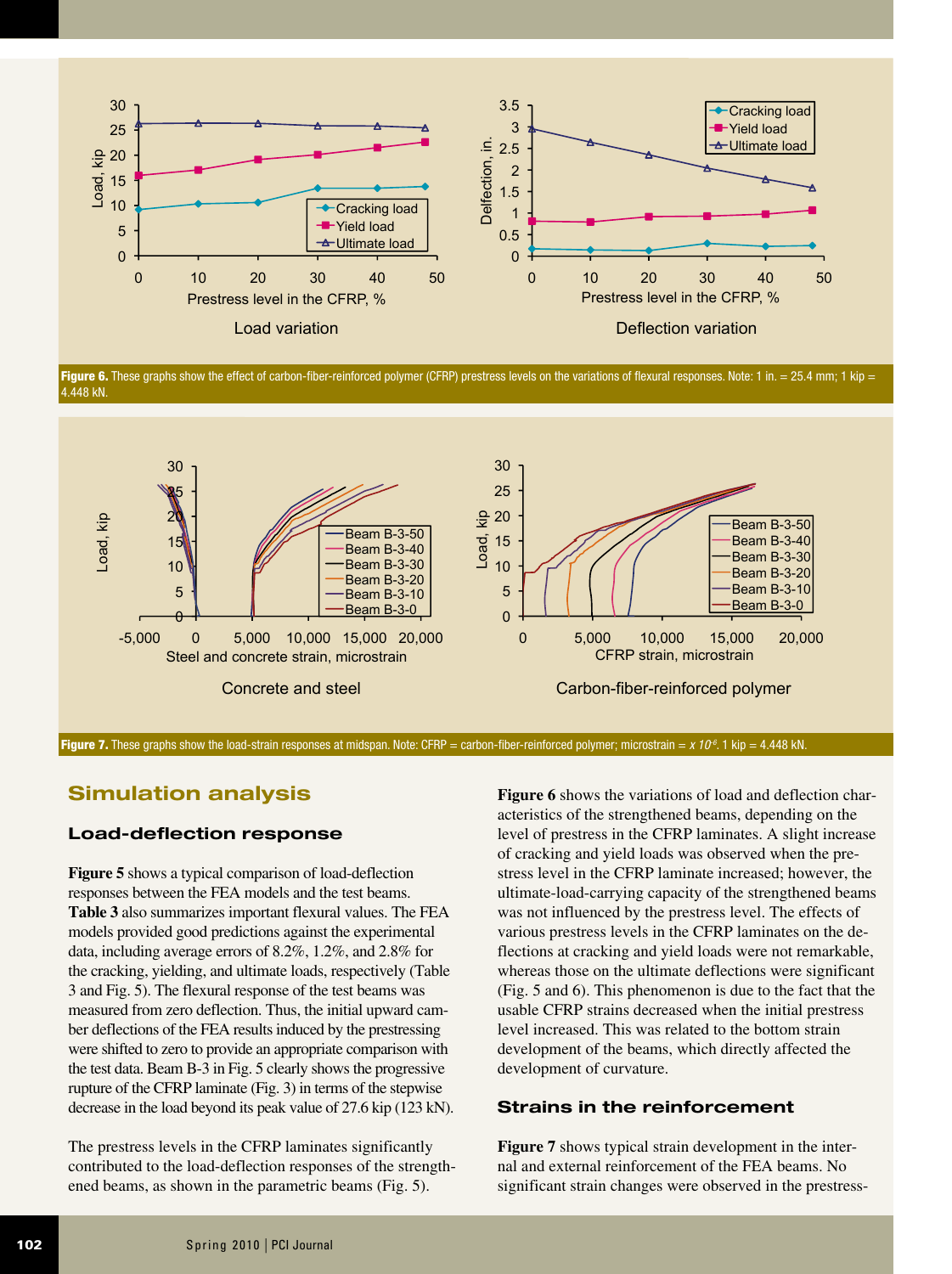

**Figure 8.** These graphs compare the strain increment rate of the prestressing strands. Note: microstrain =  $x 10<sup>6</sup>$ . 1 kip = 4.448 kN.



Figure 9. These graphs show the variation of energy ratios. Note: CFRP = carbon-fiber-reinforced polymer.

ing strands until the initial cracking load of the beams; however, the strain increment in the strands beyond the cracking load was considerably influenced by the level of prestress in the CFRP laminates. This is due to the stresssharing mechanism between the internal and external reinforcement. The variation of CFRP strains was essentially dependent on the initial prestress levels in the laminates. As more load was applied, the CFRP strains converged to the same point with different strain increments (Fig. 7). This phenomenon explains the constant ultimate failure load of strengthened beams, which was explained in Fig. 6.

**Figure 8** shows the development of elastic and plastic strains in the prestressing strands. The elastic strain increment rate significantly changed before and after yield loads of the strengthened beams. The rate of the plastic strain development in the prestressing strands was almost constant, irrespective of the level of prestress in the CFRP laminates; however, the strain values of the strands were significantly influenced by the CFRP prestress levels. This is attributed to the fact that the remaining usable CFRP strain capacities

after yielding of the beams were dependent on the initial prestress levels.

#### **Variation of the energy**

As discussed in the previous sections, the level of prestress in the CFRP laminates significantly influenced the flexural behavior of strengthened beams, including the elastic and plastic responses. For the present study, the total energy  $E_{total}$  and elastic energy  $E_{elastic}$  were defined as the total area under the load-deflection curve and the area until yielding of the beam occurred, respectively. The plastic energy  $E_{\text{plastic}}$  was then calculated by subtracting  $E_{\text{elastic}}$  from  $E_{\text{total}}$ . The energy ratio was correspondingly defined as the ratio of the elastic or plastic energy to the total energy absorbed until the beam failed. **Figure 9** and **Table 4** show the variation of elastic and plastic energy ratios, including variations of the stiffness in the beams.

For the unstrengthened beams, 17% more elastic energy was observed in the two-tendon control beam, B-2, com-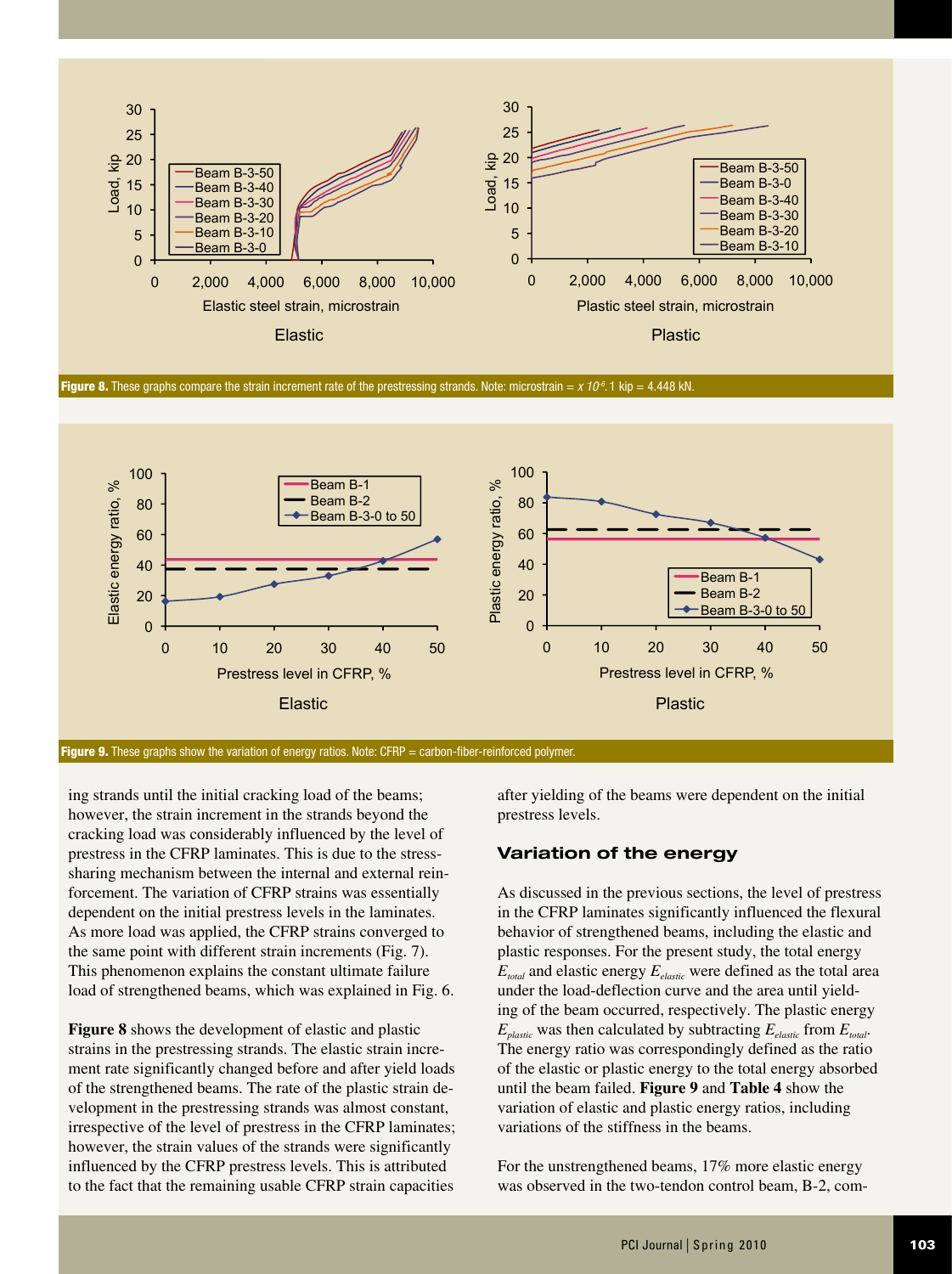| <b>Table 4.</b> Summary of energy absorption and stiffness |                 |            |                |            |                |            |                     |                    |                     |            |                    |            |  |
|------------------------------------------------------------|-----------------|------------|----------------|------------|----------------|------------|---------------------|--------------------|---------------------|------------|--------------------|------------|--|
|                                                            | Energy, kip-in. |            |                |            |                |            |                     | Stiffness, kip/in. |                     |            |                    |            |  |
| <b>Beam</b>                                                | <b>Total</b>    |            | <b>Elastic</b> |            | <b>Plastic</b> |            | <b>Before crack</b> |                    | <b>Before yield</b> |            | <b>After yield</b> |            |  |
|                                                            | <b>EXP</b>      | <b>FEA</b> | <b>EXP</b>     | <b>FEA</b> | <b>EXP</b>     | <b>FEA</b> | <b>EXP</b>          | <b>FEA</b>         | <b>EXP</b>          | <b>FEA</b> | <b>EXP</b>         | <b>FEA</b> |  |
| $B-1$                                                      | 3.1             | 31.5       | 21.8           | 13.7       | 9.4            | 17.8       | 34.5                | 33.9               | 9.8                 | 14.4       | 2.3                | 5.7        |  |
| $B-2$                                                      | 21.8            | 25.4       | 9.1            | 9.5        | 12.6           | 15.9       | 41.9                | 74.7               | 8.6                 | 7.5        | 1.7                | 1.1        |  |
| $B-3$                                                      | 41.5            | 38.4       | 13.0           | 16.6       | 28.5           | 21.8       | 48.8                | 56.3               | 14.9                | 10.9       | 4.6                | 5.2        |  |
| $B-3-50$                                                   | n.a.            | 29.1       | n.a.           | 16.6       | n.a.           | 12.5       | n.a.                | 56.3               | n.a.                | 10.9       | n.a.               | 5.2        |  |
| $B-3-40$                                                   | n.a.            | 33.8       | n.a.           | 14.5       | n.a.           | 19.2       | n.a.                | 71.8               | n.a.                | 10.9       | n.a.               | 5.2        |  |
| $B-3-30$                                                   | n.a.            | 38.2       | n.a.           | 12.5       | n.a.           | 25.6       | n.a.                | 45.4               | n.a.                | 10.3       | n.a.               | 5.2        |  |
| $B-3-20$                                                   | n.a.            | 44.9       | n.a.           | 12.4       | n.a.           | 32.5       | n.a.                | 81.6               | n.a.                | 10.9       | n.a.               | 5.2        |  |
| $B-3-10$                                                   | n.a.            | 49.8       | n.a.           | 9.6        | n.a.           | 40.2       | n.a.                | 71.2               | n.a.                | 10.3       | n.a.               | 5.2        |  |
| $B-3-0$                                                    | n.a.            | 54.1       | n.a.           | 8.8        | n.a.           | 36.6       | n.a.                | 53.4               | n.a.                | 10.9       | n.a.               | 4.6        |  |

Note:  $EXP = experimental$ ;  $FEA = finite-element analysis$ ; n.a. = not applicable. 1 in. = 25.4 mm; 1 lb = 4.448 N; 1 kip = 4.448 kN.

pared with the one-tendon beam, B-1, because of the high reinforcement ratio. For the strengthened beams, the elastic energy portion increased when the level of prestress in the CFRP laminates increased (Fig. 9). This is attributed to the fact that the prestressed CFRP laminates effectively reduced the stress levels in the internal prestressing strands, resulting in improved yield load capacities of the strengthened beams. It should be noted that the plastic energy itself in the strengthened beams increased due to the contribution of the prestressed CFRP laminates (Table 4). The level of prestress in the CFRP laminates did not significantly affect the stiffness of the strengthened beams; however, the stiffness of the strengthened beams was considerably higher than that of the unstrengthened beam B-2 after yielding of the prestressing strands (Table 4).



Figure 10. This graph shows the elastic recovery of the beams. Note: CFRP  $=$ carbon-fiber-reinforced polymer;  $P =$  applied load;  $\varepsilon =$  steel strain.

Considering a ductility perspective, more plastic energy should be developed to increase ductility of the strengthened beams. Based on the observation in Fig. 9, the applied prestress level should be lower than about 30% to provide better ductility with respect to the unstrengthened beams. The practical significance of this observation is that an existing prestressed concrete beam may have better ductility when it is strengthened with prestressed CFRP laminates with a prestress level of up to 30%. More study on this issue may be necessary to draw a general conclusion by conducting more analyses using various sizes and reinforcement ratios of prestressed concrete beams.

#### **Elastic recovery and residual deflections**

The strengthened beams typically return to their initial state when the applied load is removed because of the elastic energy; however, permanent deformations of the beams may exist if the beams have been loaded beyond their yield capacities. This elastic recovery may indirectly represent the level of damage. For example, a large amount of the elastic recovery means that the beam is relatively less damaged under the applied load.

For this study, the elastic recovery was assumed as the area under the load-steel strain curve and the corresponding ratio was defined as the recovery area to the total area (**Fig. 10**). The unloading curve in Fig. 10 was obtained by subtracting the unrecoverable plastic strain from the total strain in the prestressing strands, given that a direct unloading curve was not available in the FEA. The strengthened beams with prestress levels higher than 20% showed lower elastic recovery ratios compared with the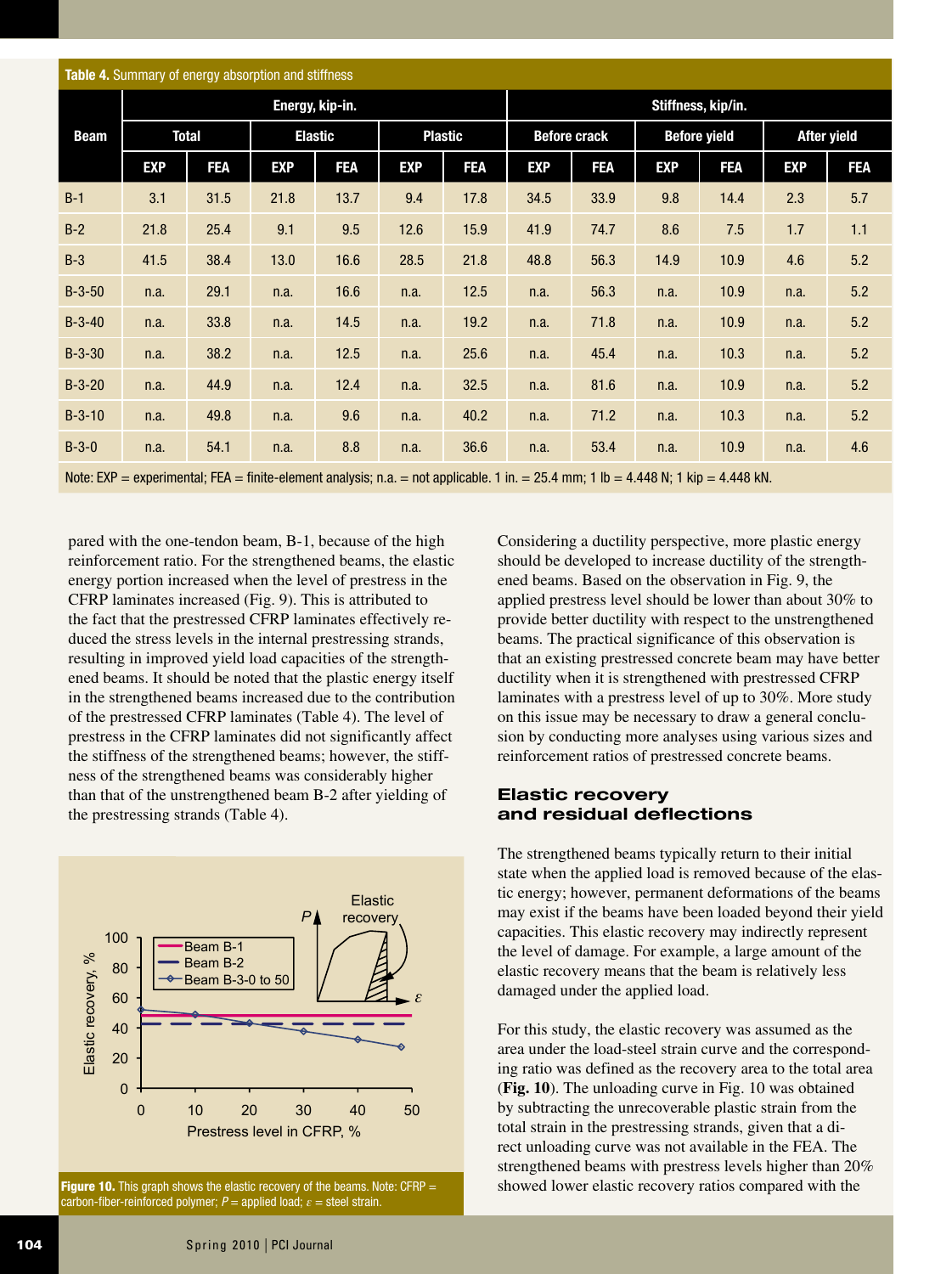

Figure 11. This graph illustrates the Mohr-Coulomb failure criterion for the carbon-fiber-reinforced-polymer laminates. Note: CFRP = carbon-fiber-reinforced polymer. 1 ksi  $= 6.895$  MPa.

unstrengthened beams (Fig. 10). This observation implies that the prestressed concrete beams strengthened with a prestress level of higher than 20% experienced more damage compared with the unstrengthened beams, even though the ultimate loads of the strengthened beams were almost the same.

### **Failure criterion**

Determination of an adequate failure condition of a CFRPstrengthened beam is an important issue for design professionals. The Mohr-Coulomb failure theory is particularly applicable to brittle materials, provided that the internal friction is a significant factor to the critical shear stress. For this study, a state of plane stress was assumed to represent the thin CFRP laminates, which had a thickness *t* of 0.0065 in. (0.165 mm). The Mohr-Coulomb failure theory assumes that the critical shear stress  $\tau$  is a function of the normal stress  $\sigma$  on a shear plane:<sup>17</sup>

 $\tau = C_1 \sigma + C_2$ 

where

 $C_1$  = material constant

 $C_2$  = material constant

The constants may be solved by providing unidirectional failure strengths. The failure criterion for a plane stress condition is, therefore, expressed as follows:<sup>17</sup>

$$
\frac{\sigma_1}{\sigma_{ut}} - \frac{\sigma_2}{\sigma_{ut}} = 1 \text{ for } \sigma_1 > 0 \text{ and } \sigma_2 < 0
$$
  

$$
\sigma_1 = \sigma_{ut} \text{ and } \sigma_2 = \sigma_{ut} \text{ for } \sigma_1 > 0 \text{ and } \sigma_2 > 0
$$

$$
\sigma_1 = \sigma_{uc}
$$
 and  $\sigma_2 = \sigma_{uc}$  for  $\sigma_1 < 0$  and  $\sigma_2 < 0$ 

where

- $\sigma_1$  = stress in the longitudinal (fiber direction) of the CFRP laminate
- $\sigma_2$  = stress in the transverse direction of the CFRP laminate
- $\sigma_{ut}$  = maximum tensile strength of the laminate
- $\sigma_{uc}$  = maximum compressive strength of the laminate

It was assumed that the carbon fiber could not resist compressive forces, so the compressive strength of the resin governed the compression failure of the CFRP laminate. The failure of the CFRP laminate occurred when the stress state was outside the failure envelope. For this study, fiber contributions, such as fiber kinking in  $\sigma_w$  and the lateral deformation of the fibers, were ignored. The failure criterion is to be used as an indicator of failure, rather than an absolute predictor.<sup>18</sup>

**Figure 11** shows the computed Mohr-Coulomb failure envelope for the CFRP laminates, including detailed stress values obtained from strengthened beams B-3-0 to B-3-50 and the failure strengths reported by the manufacturer. The stress interaction between  $\sigma_1$  (fiber direction) and  $\sigma_2$  (perpendicular to the fiber direction) was not explicitly taken into account in the stresses obtained from the FEA because the CFRP laminates were simplified to uniaxial elements for computational simplicity; however, the failure prediction by the Mohr-Coulomb failure theory was satisfactory.

# **Conclusion**

This paper presents the effect of various prestressing levels on the prestressed CFRP laminates for strengthening prestressed concrete beams. Calibrated nonlinear 3-D FEA models were used to predict the flexural behavior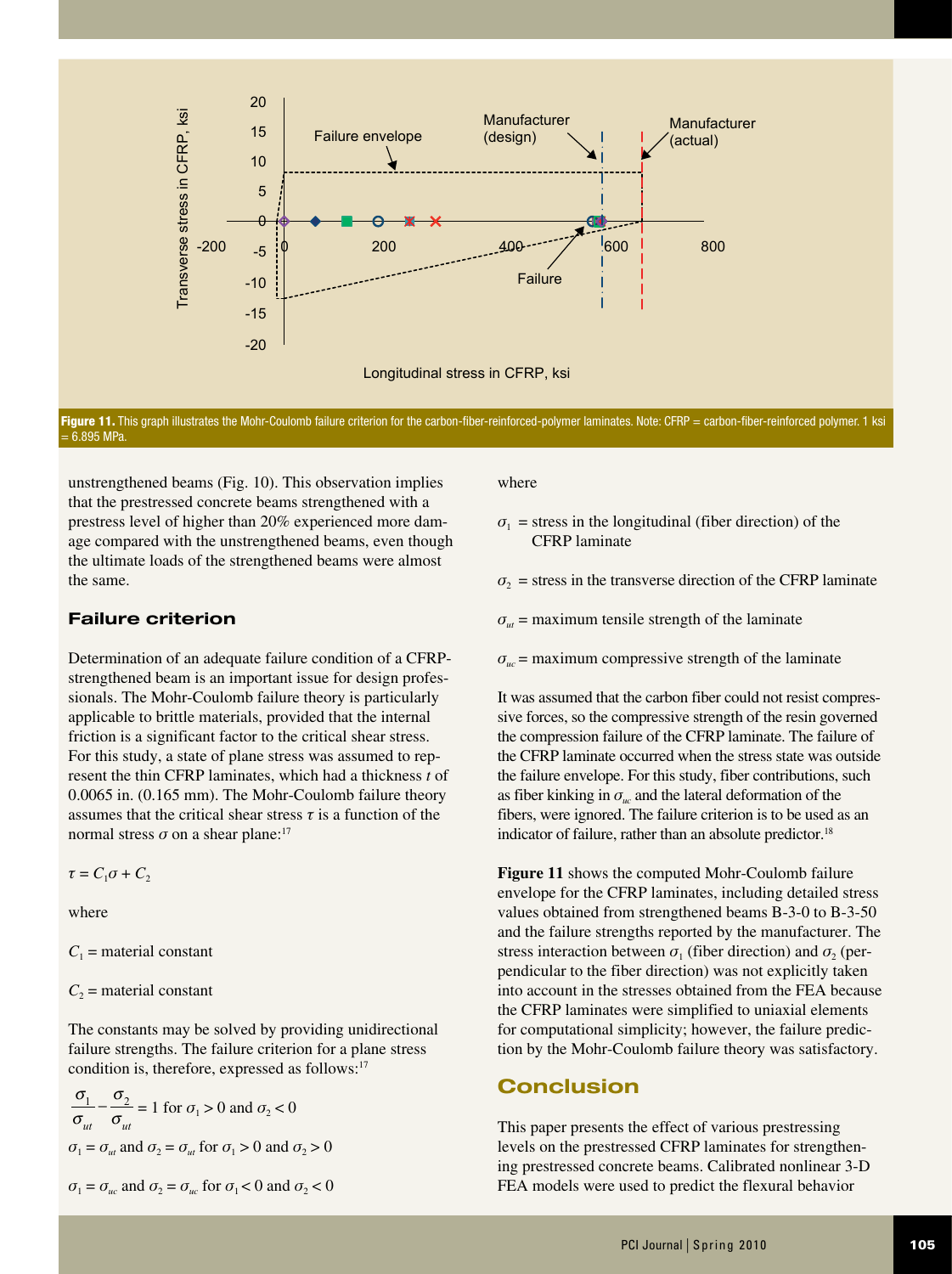of the strengthened beams, including the load-deflection responses, strain development of the reinforcement, elastic and plastic behavior, and failure predictions. The proposed strengthening technique may be recommended for posttensioning existing concrete structures. Several conclusions were made from this study:

- The prestress levels in the prestressed CFRP laminates significantly influence load-deflection responses of the strengthened prestressed concrete beams. The midspan deflection at failure was particularly affected by the prestress levels despite the same ultimate-load-carrying capacities of the beams, whereas the contribution of the prestress levels to the deflections at cracking and yield loads was not remarkable.
- The usable strains in the prestressed CFRP laminates are the governing factor in determining the plastic strain development in the internal prestressing strands, taking into account the stress-sharing mechanism between the reinforcement. The level of prestress in the CFRP laminates significantly affects plastic energy (ductility) and elastic recovery (damage) of the strengthened beams. A prestress level between 20% and 30% of the ultimate design strain of CFRP laminates is recommended for prestressed concrete beams strengthened with prestressed CFRP laminates. More research may be necessary to draw a general conclusion regarding this recommendation.
- The failure of strengthened beams is primarily due to the rupture of CFRP laminates. The Mohr-Coulomb failure criterion provided reasonable predictions for such a failure mode of strengthened beams, though the axial and lateral stress interaction of the CFRP laminates was ignored for computational convenience.

# **Acknowledgments**

The authors acknowledge the support from the Network of Centres of Excellence on Intelligent Sensing for Innovative Structures (ISIS Canada) and Natural Sciences and Engineering Research Council of Canada (NSERC). The experimental contributions of Chester Shi and the technical staff at Queen's University are also appreciated.

# **References**

- 1. Meier, U. 1995. Strengthening of Structures Using Carbon Fibre/Epoxy Composites. *Construction and Building Materials*, V. 9, No. 6: pp. 341–351.
- 2. Bakis, C. E., L. C. Bank, V. L. Brown, E. Cosenza, J. F. Davalos, J. J. Lesko, A. Machida, S. H. Rizkalla, and T. C. Triantafillou. 2002. Fiber-Reinforced Polymer Composites for Construction-State-of-the-Art

Review. *Journal of Composites for Construction*, V. 6, No. 2: pp. 73–87.

- 3. Teng, J. G., J. F. Chen, S. T. Smith, and L. Lam. 2003. Behaviour and Strength of FRP Strengthened RC Structures: A State-of-the-Art Review. *Structures and Buildings*, V. 156, No. 1: pp. 51–62.
- 4. Kim, Y. J. and P. J. Heffernan. 2008. Fatigue Behavior of Structures Strengthened with Fiber Reinforced Polymers: State-of-the-Art. *Journal of Composites for Construction*, V. 12, No. 3: pp. 246–256.
- 5. Kim, Y. J., J. Longworth, R. G. Wight, and M. F. Green. 2008. Flexure of Two-Way Slabs Strengthened with Prestressed or Non-prestressed CFRP Sheets. *Journal of Composites for Construction*, V. 12, No. 4: pp. 366–374.
- 6. Wight, R. G., M. F. Green, and M.-A. Erki. 2001. Prestressed FRP Sheets for Poststrengthening Reinforced Concrete Beams. *Journal of Composites for Construction*, V. 5, No. 4: pp. 214–220.
- 7. Sadatmanesh, H., and M. Ehsani. 1991. RC Beams Strengthened with GFRP Plates: Part I: Experimental Study. *Journal of Structural Engineering*, V. 117, No. 11: pp. 3417–3433.
- 8. Triantafillou, T. C., N. Deskovic, and M. Deurinig. 1992. Strengthening of Concrete Structures with Prestressed Fiber Reinforced Plastic Sheets. *ACI Structural Journal*, V. 89, No. 3: pp. 235–244.
- 9. Kim, Y. J., R. G. Wight, and M. F. Green. 2008. Flexural Strengthening of RC Beams with Prestressed CFRP Sheets: Development of Non-metallic Anchor Systems. *Journal of Composites for Construction*, V. 12, No. 1: pp. 35–43.
- 10. Kim, Y. J., R. G. Wight, and M. F. Green. 2008. Flexural Strengthening of RC Beams with Prestressed CFRP Sheets: Using Non-metallic Anchor Systems. *Journal of Composites for Construction*, V. 12, No. 1: pp. 44–52.
- 11. Kim, Y. J., M. F. Green, G. J. Fallis, R. G. Wight, and R. Eden. 2006. Damaged Bridge Girder Strengthening: Field Application of Prestressed Fiber-Reinforced Polymer Sheets. *Concrete International*, V. 28, No. 11: pp. 47–52.
- 12. Kim, Y. J., M. F. Green, and G. J. Fallis. 2008. Repair of Bridge Girder Damaged by Impact Loads with Prestressed CFRP Sheets. *Journal of Bridge Engineering*, V. 13, No. 1: pp. 15–23.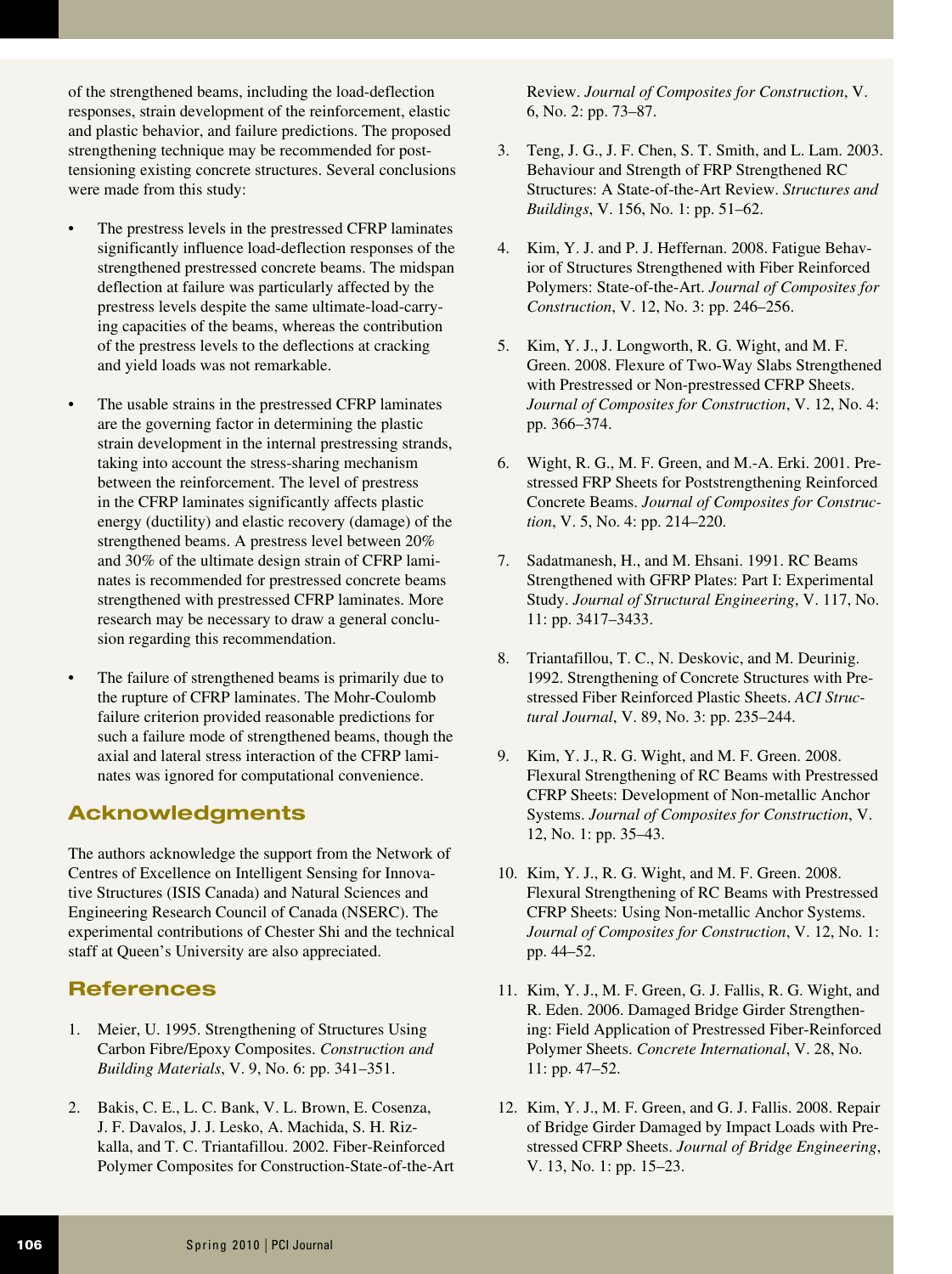- 13. Kim, Y. J., M. F. Green, and R. G. Wight, 2008. Live Load Distributions on an Impact-Damaged Prestressed Concrete Girder Bridge Strengthened with Prestressed CFRP Sheets. *Journal of Bridge Engineering*, V. 13, No. 2: pp. 202–210.
- 14. Shi, C. 2003. Static and Fatigue Behaviour of Prestressed Concrete Beams Strengthened with Prestressed CFRP Sheets. M.Sc (Eng.) thesis, Queen's University, Kingston, ON, Canada.
- 15. Kim, Y. J., C. Shi, L. Bizindavyi, and M. F. Green. 2007. Applying Prestressed CFRP Sheets to Restore Prestress Losses in Prestressed Concrete Beams. In *ACI Special Publication on Case Histories and Use of FRP for Prestressing Applications*, ACI SP-245CD, pp. 105–122. Farmington Hills, MI: ACI.
- 16. ANSYS. 2007. ANSYS Online Manual. Canonsburg, PA: ANSYS Inc.
- 17. Ugural, A. C., and S. K. Fenster. 1995. *Advanced Strength and Applied Elasticity*. 3rd ed. New Jersey: Prentice-Hall.
- 18. Hyer, M. W. 1998. *Stress Analysis of Fiber-Reinforced Composite Materials*. Boston, MA: McGraw-Hill.

# **Notation**

- $A_f$  = cross-sectional area of carbon-fiber-reinforcedpolymer laminate
- $A_p$  = cross-sectional area of prestressing strands
- $C_1$  = material constant
- $C_2$  = material constant
- $E_{elastic}$  = energy absorbed until a beam yields
- $E_{\text{plastic}}$  = energy absorbed after yielding of a beam up to its failure
- $E_{total}$  = total energy absorbed until a beam fails
- $f = stress$
- $f_{\hat{h}u}$  = ultimate strength of carbon-fiber-reinforced polymer
- $f_{pu}$  = ultimate strength of prestressing strands
- $l =$  length of carbon-fiber-reinforced-polymer laminate
- $L =$  undeformed element length or beam length
- $P =$ applied load
- $P_{cr}$  = cracking load
- $P_j(x)$  = jacking force
- $P_{ult}$  = ultimate load
- $P_{\text{vld}}$  = yield load
- $t =$ thickness
- $\delta_{cr}$  = deflection at cracking load
- $\delta_{u}$  = deflection at ultimate load
- $\delta_{yld}$  = deflection at yield load
- *Δ* = difference between the prestrained element length and the zero-strain length
- *ε* = steel strain
- $\varepsilon_{\hat{t}u}$  = ultimate failure strain of carbon-fiber-reinforcedpolymer laminate
- $\varepsilon_{pu}$  = ultimate strain of prestressing steel
- $\sigma$  = normal stress
- $\sigma_1$  = stress in the longitudinal (fiber) direction of the carbon-fiber-reinforced-polymer laminate
- $\sigma_2$  = stress in the transverse direction of the carbonfiber-reinforced-polymer laminate
- $\sigma_{uc}$  = maximum compressive strength of the laminate
- $\sigma_{tt}$  = maximum tensile strength of the laminate
- $\tau$  = shear stress